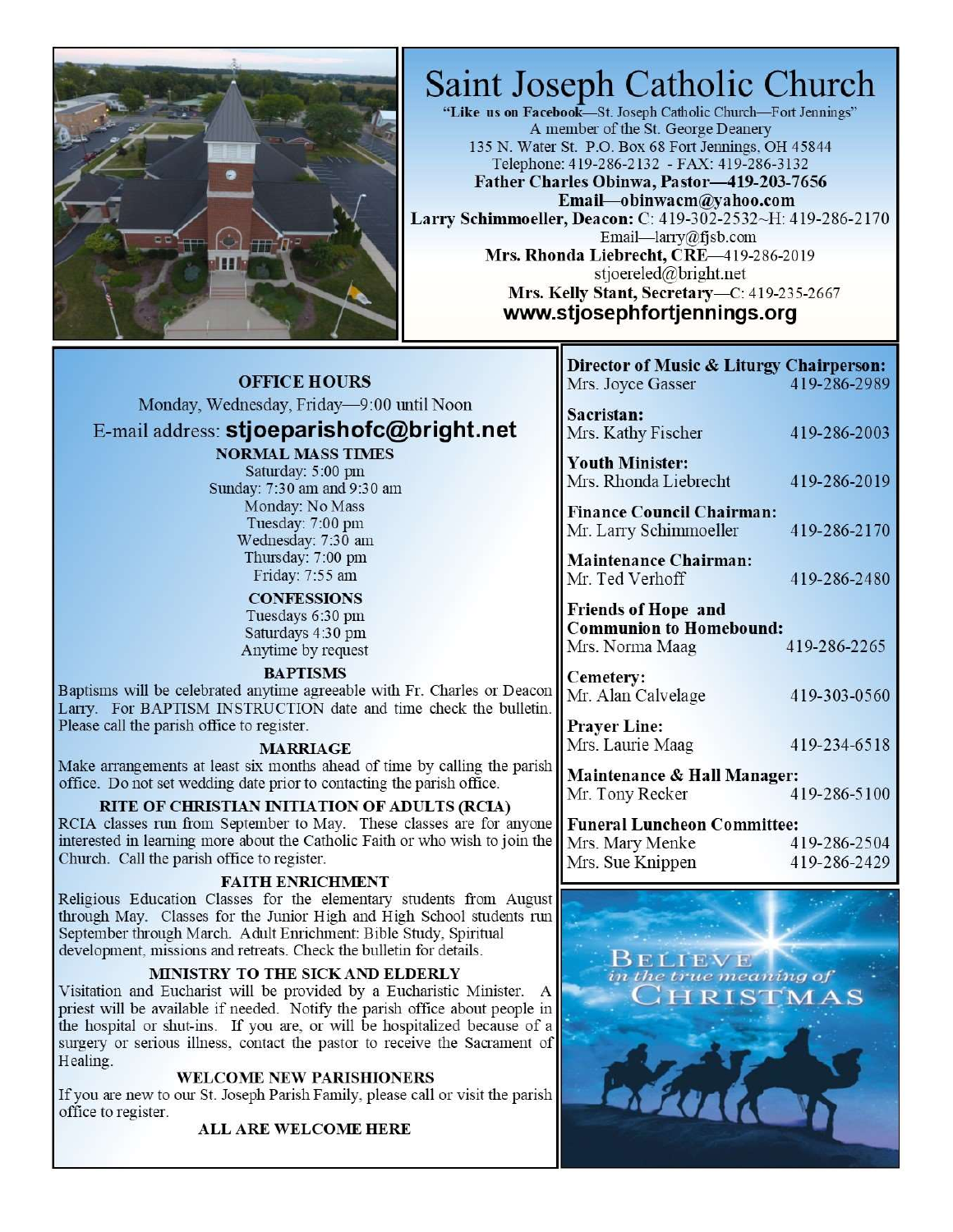| Mass Schedule |       | <b>Intentions</b>                                                                 |
|---------------|-------|-----------------------------------------------------------------------------------|
| Sat           | 29    | 5:00 pm Lawrence & Ida Schimmoeller                                               |
| Sun           | 30    | 7:30 am For Souls in Purgatory                                                    |
|               |       | 9:30 am In Thanksgiving to God                                                    |
| Mon           | 31    | 4:00 pm Solemnity of Mary the Holy                                                |
|               |       | <b>Mother of God Holy Day Vigil</b>                                               |
| Tues          | 01    | 9:30 am Solemnity of Mary                                                         |
|               |       | (Holy Day of Obligation)                                                          |
|               |       | <b>Pray for Peace Day</b>                                                         |
|               |       | Rosary every hour beginning at                                                    |
|               |       | 10:30 a.m. until 4:30 p.m. with                                                   |
|               |       | benediction at 5 p.m.                                                             |
| Wed           | 02    | 7:30 am Deceased of the                                                           |
|               |       | Jim & Rita Knott Family                                                           |
| Thur          | 03    | 7:00 pm For Parishioners with Cancer                                              |
| Fri           | 04    | 7:55 am FIRST FRIDAY                                                              |
|               |       | For the Sacred Heart of Jesus that                                                |
|               |       | bleeds each time we sin.                                                          |
| Sat           | 05    | $\sim$ Exposition after Mass with Closing at Noon $\sim$<br><b>FIRST SATURDAY</b> |
|               |       | 7:00 am Exposition of the                                                         |
|               |       | <b>Blessed Sacrament</b>                                                          |
|               |       | 8:00 am For the Immaculate                                                        |
|               |       | Heart of Mary                                                                     |
|               |       | 5:00 pm Isadore & Rose Siefker Family                                             |
|               |       | Hoersten & Luersman Families                                                      |
|               |       | Viola Lambert                                                                     |
|               |       | Leonard & Micky Ricker                                                            |
|               |       | John Gerker                                                                       |
| Sun           | 06    | 7:30 am For Souls in Purgatory                                                    |
|               |       | Charles & Mary Jane Landwehr<br>9:30 am                                           |
|               |       | THIS WEEK'S READINGS                                                              |
|               |       | Mon 12/31 Saint Sylvester I, Pope                                                 |
|               |       | $1$ Jn $2:18-21$<br>$Jn 1:1-18$                                                   |
| Tues          | 01/01 | Solemnity of Mary the                                                             |
|               |       | Holy Mother of God                                                                |
|               |       | Nm 6:22-27 Gal 4:4-7 Lk 2:16-21                                                   |
| Wed           |       | 01/02 Saints Basil the Great $&$                                                  |
|               |       | Gregory Nazianzen, Bishops<br>1 Jn 2:22-28<br>Jn 1:19-28                          |
| Thu           | 01/03 | The Most Holy Name of Jesus                                                       |
|               |       | 1 Jn 2:29-3:6<br>Jn 1:29-34                                                       |
| Fri           |       | 01/04 Saint Elizabeth Ann Seton, Religious                                        |
|               |       | $1$ Jn $3:7-10$<br>Jn 1:35-42                                                     |
| Sat           |       | 01/05 Saint John Neumann, Bishop                                                  |
|               |       | $1$ Jn $3:11-21$<br>Jn 1:43-51                                                    |
|               |       |                                                                                   |

Parish Office will be open Monday, December 31; Noon to 3:30 p.m., not the regular 9 – Noon hours.

## WEEKDAV SERVERS.

| WEERDAT SERVERS.<br>Thursday, Jan. 3, Friday, Jan. 4 & Saturday, Jan. 5<br>Maggie Pothast, Morgan Siefker, Jarron Swick |                                         |  |  |  |  |  |  |
|-------------------------------------------------------------------------------------------------------------------------|-----------------------------------------|--|--|--|--|--|--|
| <b>LITURGICAL MINISTERS -</b><br>January $5 & 6$ :                                                                      |                                         |  |  |  |  |  |  |
| <b>SERVERS:</b>                                                                                                         |                                         |  |  |  |  |  |  |
| $5:00$ pm                                                                                                               | Blake Schram, Anna Wisner,              |  |  |  |  |  |  |
|                                                                                                                         | Noah Wittler                            |  |  |  |  |  |  |
| 7:30 am                                                                                                                 | Emilee Calvelage, Grace Fischbach,      |  |  |  |  |  |  |
|                                                                                                                         | <b>Reilly Fitzpatrick</b>               |  |  |  |  |  |  |
| $9:30$ am                                                                                                               | Justin & Jared Liebrecht, Brook Hellman |  |  |  |  |  |  |
| <b>OFFERTORY GIFTS:</b>                                                                                                 |                                         |  |  |  |  |  |  |
|                                                                                                                         | 5:00 pm Isadore & Rose Siefker Family   |  |  |  |  |  |  |
|                                                                                                                         | 7:30 am Volunteers Needed               |  |  |  |  |  |  |
| 9:30 am                                                                                                                 | Charles & Mary Jane Landwehr Family     |  |  |  |  |  |  |
|                                                                                                                         | <b>EUCHARISTIC MINISTERS:</b>           |  |  |  |  |  |  |
| $5:00 \text{ pm}$                                                                                                       | Sharon Kleman, Doreen Knippen,          |  |  |  |  |  |  |
|                                                                                                                         | Shelly Knippen, Sue Knippen,            |  |  |  |  |  |  |
|                                                                                                                         | Hannah Knippen, Kathy Luersman          |  |  |  |  |  |  |
| $7:30$ am                                                                                                               | <b>Volunteers Needed</b>                |  |  |  |  |  |  |
| $9:30$ am                                                                                                               | Chad Recker, Kelly & Tony Recker,       |  |  |  |  |  |  |
|                                                                                                                         | Jamie Saum, Larry Schroeder,            |  |  |  |  |  |  |
|                                                                                                                         | Doug Sickels                            |  |  |  |  |  |  |
|                                                                                                                         | <b>LECTORS:</b>                         |  |  |  |  |  |  |
| $5:00 \text{ pm}$                                                                                                       | Agnes Krietemeyer                       |  |  |  |  |  |  |
| $7:30$ am                                                                                                               | <b>Volunteers Needed</b>                |  |  |  |  |  |  |
| $9:30$ am                                                                                                               | Pat Liebrecht                           |  |  |  |  |  |  |
| <b>USHERS:</b>                                                                                                          |                                         |  |  |  |  |  |  |
| $5:00 \text{ pm}$                                                                                                       | Kevin & Mandi Kahle                     |  |  |  |  |  |  |
| $7:30$ am                                                                                                               | <b>Volunteers Needed</b>                |  |  |  |  |  |  |
| $9:30$ am                                                                                                               | Brian & Shelley Hoersten                |  |  |  |  |  |  |
| Please Pray for the Sick: Penney Gerdeman                                                                               |                                         |  |  |  |  |  |  |



## December 23, 2018:

| Envelopes                                    |    | 3,837.00 |  |
|----------------------------------------------|----|----------|--|
| Loose                                        | \$ | 908.00   |  |
| Maintenance                                  | \$ | 40.00    |  |
| <b>Christmas Flowers</b>                     | \$ | 75.00    |  |
| All Saints Day Env.                          | \$ | 25.00    |  |
| Religious Retirement                         | \$ | 40.00    |  |
| Christmas Envelope                           |    | 9,808.00 |  |
| Christmas Loose                              | S  | 1,845.00 |  |
| (YTD as of December 23, 2018,) = \$95,498.83 |    |          |  |

YTD Under Budget = \$ - 501.17

Thank you for your continued generosity!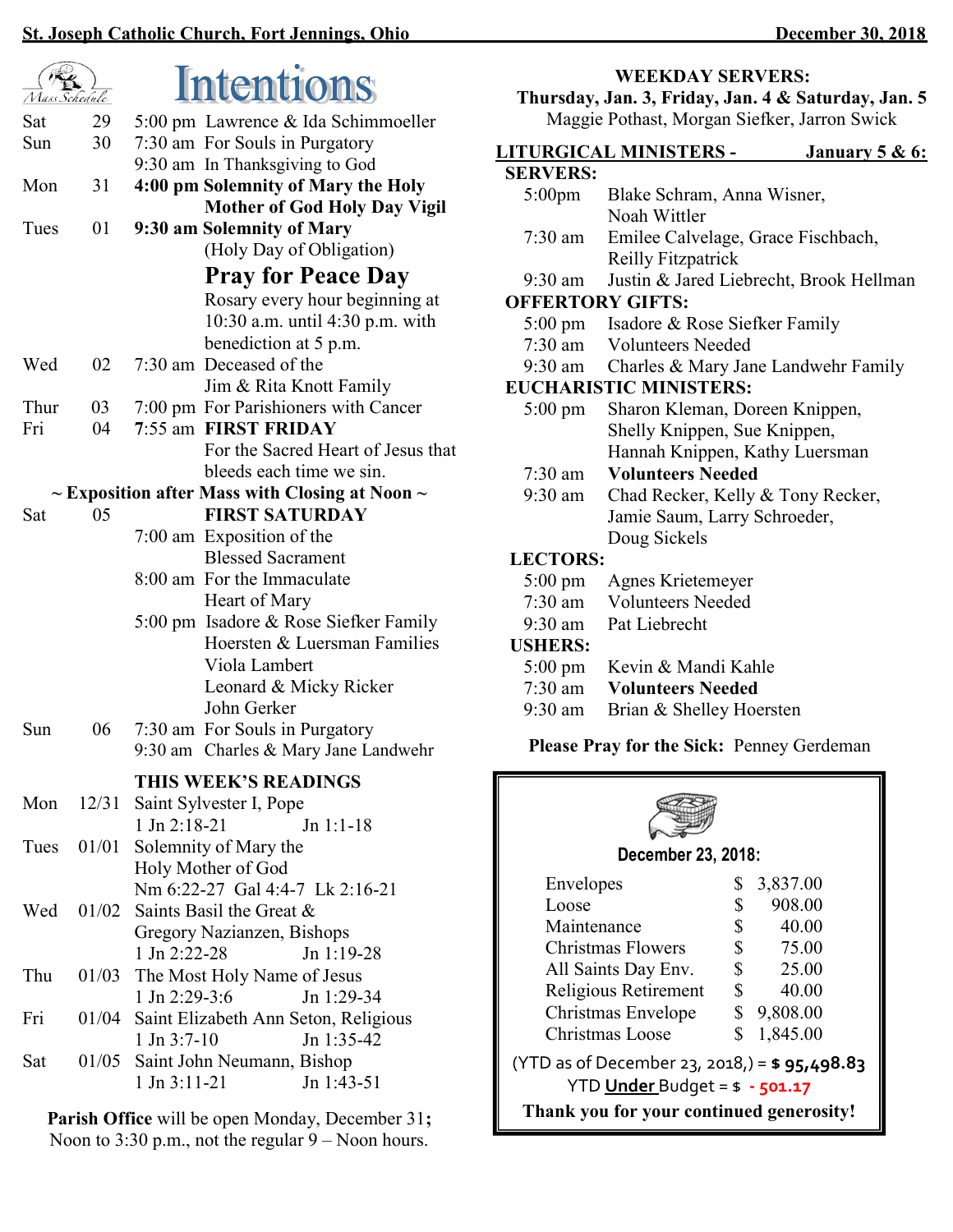BAPTISMS: To arrange a baptism please Call the Parish Office or Deacon Larry (cell) (419) 302-2532 or by email  $\frac{\text{larry}(a)}{\text{flsb.com}}$ .

## BAPTISM CLASSES

Baptismal Class will be Tuesday, January  $8<sup>th</sup>$ . Please attend instructions before the birth of the child.

\*\*Call the Parish Office to register for class\*\*

 Attend a Pre-Marriage Preparation Class before your marriage. Find Marriage Prep Classes at http://ToledoMarriagePrep.org

Bulletin submissions deadline: Wednesdays at Noon.

Solemnity of Mary, The Holy Mother of God (Holy Day of Obligation)

## MONDAY, DEC. 31, 4:00 P.M. VIGIL MASS:

SERVERS: Raylee Clay, Brad Eickholt, Tyler Kahle

EUCHARISTIC MINISTERS: Don Bonifas, Amy Eickholt, Nick Fields, Deena Walsh, Christina Gerdeman

LECTOR: Penney Gerdeman

USHERS: Volunteers Needed

TUESDAY, JANUARY 1, 9:30 A.M.:

SERVERS: Carson Kazee, Kristen Luersman, Kyle Norbeck

EUCHARISTIC MINISTERS: Marilyn Metzger, Erin Osting, Jennifer McElroy, Karan Maenle, Trish Moening

LECTOR: Mike Knippen

USHERS: Volunteers Needed

# Memorial Mass for Fr. Tony Borgia

# Sunday, January  $13<sup>th</sup>$  at 9:30 a.m.

Come and celebrate the life of Fr. Tony who gave so much to our Parish and the community of Fort Jennings.

Eternal rest grant unto him O Lord and let perpetual light shine upon him. May his soul and the souls of all the faithful departed, through the mercy of God, rest in peace.

# Pray for Peace Day

Pray for Peace Day – Tuesday, January 1, 2019 after 9:30 Mass we will have Exposition of the Blessed Sacrament.

The rosary and prayers for peace will be recited every hour starting at 10:30 am (11:30, 12:30, 1:30, 2:30, 3:30, 4:30) followed by closing benediction at 5:00 pm. Please come and give one hour of prayer to God. This is a great way for the family to start the New Year.

 Christmas is over, the presents unwrapped, the parties ended, the food consumed. Maybe you are feeling a little sad that the festivities are done.

 But if you're reading this, you're a Catholic and you need to realize Christmas has just begun. The TRUE Christmas. Christ is here! Now we can truly focus on what Christmas means. Not the presents, the food, the beautiful lights and decorations. It's HIM… the son of God, sent down to earth for YOU! This is the season to reflect on the gift of salvation that is born with him... including the fact that he was born to die for us.

 The liturgical season of Christmas beings Christmas day and ends on the Feast Day of the Baptism of the Lord, January13th.

 Do not despair in a post-Holiday let down. Do not be sad that the fun and festivities are over. Open your hearts, continue to spend time with family, enjoy them for who they are not what they have given you. Play a game with them or just sit and talk.

 This is the time where people also start to consider New Year's resolutions. One of the top is to lose weight, perhaps cut back on a certain food you enjoy, spend less money, etc. Most resolutions are about changing something you consider "bad" about yourself.

 Perhaps this year your resolution could be about making your behavior more giving. Resolve to go visit local nursing homes once a month. To volunteer at the hospital, to become a Eucharistic Minister to the home bound. What about volunteering for the "Friends of Hope" ministry here at church that helps with funerals. Go to adoration of the blessed sacrament once a month. Maybe take a parishioner who doesn't drive out to eat or shopping every other month; go play cards with the elderly. These may be little things to you but the world to the person you give the attention. Make your New Year less about "you" and more about others.

 Christ came down on Christmas day, it's up to us to keep him alive all year long.